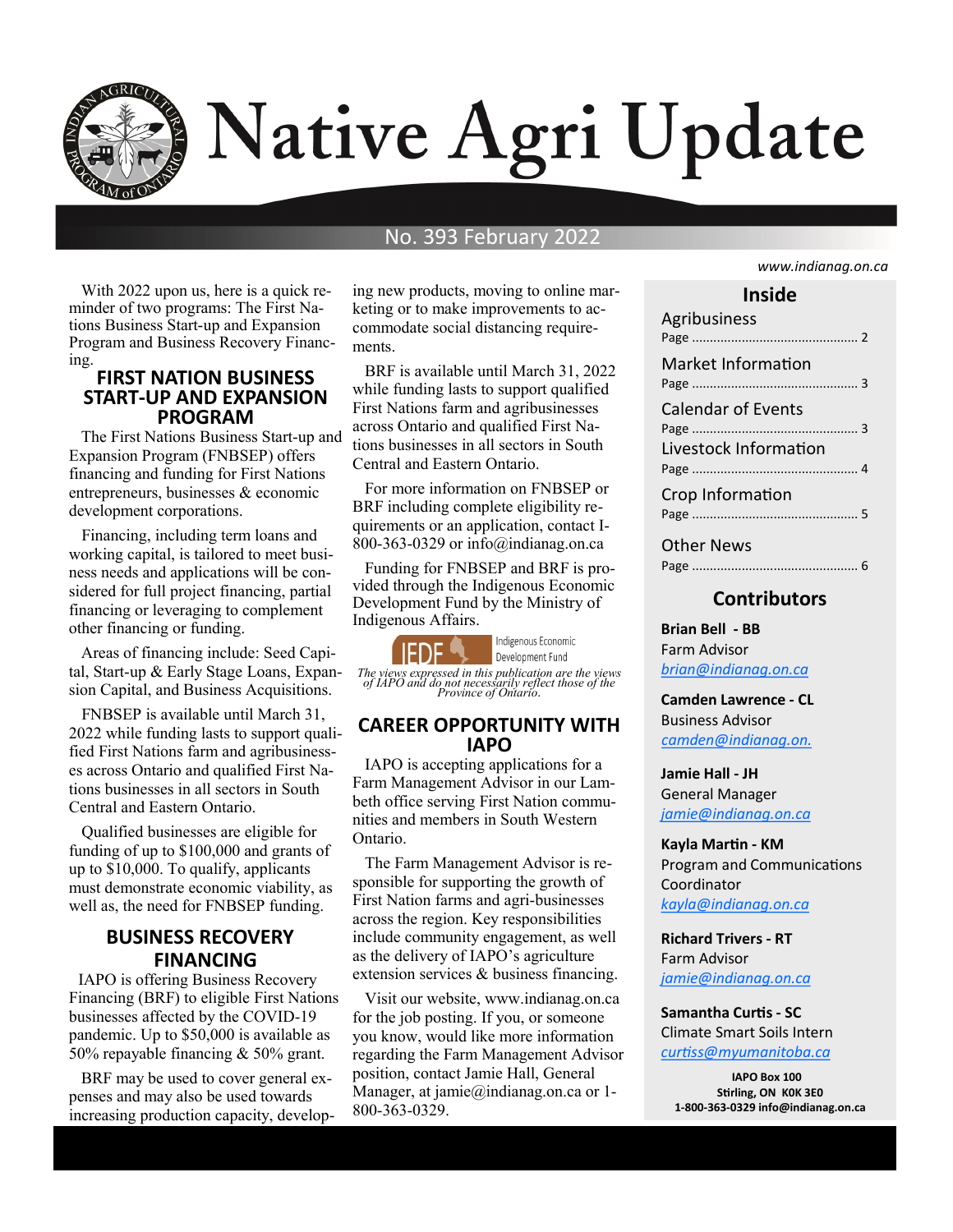## **TESS PRACTICES FOR A MORE PROFITABLE FARM**

*source: https://www.fcc-[fac.ca/en/knowledge/farm](https://www.fcc-fac.ca/en/knowledge/farm-business-practices-resources)-business-practices-resources*

 The importance of solid business practices are not lost on farmers, but for those who aren't seasoned in business management, it's hard to find the time to develop and sharpen the skills that are needed for success. Here are the top six business practices to drive your farms profitability.

#### **1. A commitment to learning and skills development**

 When entering into operating either a full time or part time farming operation, experienced or not there is always a ton to learn and understand. Like anything else, it is a life long journey to find the best practices to succeed and grow. Some areas one should look into for gaining agricultural knowledge are:

- Get a mentor someone that is more experienced, has done what you are doing, where you can ask questions and get advice
- Educational courses/training sessions there are many opportunities to learn. IAPO provides workshops on many ag based topics
- Ag Based Resources magazines, articles, email lists, IAPO newsletter. There are many good articles and recourse available

#### **2. Business decisions made using accurate financials**

 It is important to know and have the mindset that your farming operation is a business and should be operated as such. It is important to have proper financial support and records annually. Every operation should complete financial paperwork monthly and in turn consult with a professional annually. All decisions made on the farm throughout the year should be made based on your financials, the current state and seasonality of the farm.

#### **3. Seeking help from farm and business advisors**

 This goes along the same lines as securing a mentor for your operation. There are many business and farm advisors that are willing to help and field any questions you may have regarding your operation. They may be up on current trends or programs that may be what your farm needs. It is always good to stay in close contact and reach out often even just to chat.

#### **4. Having a written business plan, following it, and reviewing it annually**

 Having a business plan is ideal for understanding and laying out the framework for your farming operation. This plan is how you see your operation running and should be reviewed and changed annually. How you first see your farm operating and gaining success is usually the best path and wavery too

far from this plan may not bring you the results you are looking for.

#### **5. Knowing and monitoring your cost of production**

 If you are on top of your financials as mentioned in point 2, there should be no problems in finding out your costs of production and what you will need to charge for an item to become profitable. Make sure you consider all of your costs: fuel, seed, fertilizer, jars, containers, wages. Knowing what goes into making your end product will help ensure you are able to remain profitable. Always be aware of the farms cashflow, especially if you are creating products that vary seasonally. Are you going to have enough cash to continue to make products if you are not going to have any income throughout the winter months? **Agribusiness PRACTICAS**<br>
TO **EXERCISES AND THE CONSULTERS** TO BE A REVENUE IN THE CONSULTER STATE IN THE CONSULTER CONSULTER CONSULTER CONSULTER CONSULTER CONSULTER CONSULTER CONSULTER CONSULTER CONSULTER CONSULTER CONSUL

#### **6. Assessing risks and having a plan to manage and mitigate risk**

 As we all know, farming usually does not goes as we plan. There are many risks that come into play annually that can affect production. Weather, diseases, bugs and infestations. It is always important to understand the risks and have a plan. This way when these issues strike you are ready.

 There are also many programs put in place to help with these issues that are worth researching. Programs such as hay and crop insurance, vet programs such as IAPO's Beef Cow Herd Health Initiative.

 Practicing these 6 points annually will put your farming operation in a much stronger and confident position to make decisions and move your faming operation forward. If you have any questions regarding your farming operation feel free to reach out to your IAPO Farm Advisor for support.

#### **SEVEN GENERATIONS LEAD POSITION**

 Are you looking for an opportunity to share your passion for agriculture, food, the environment and careers? Make a lasting impact on First Nations youth? Or want to create awareness on issues related to farming, food production and food security?

 IAPO is seeking applications from qualified individuals for the part-time position of Seven Generations Lead. The Seven Generations Lead will be responsible for delivering our curriculum based lessons to high school students in Ontario. Program delivery will be online until the challenges of the pandemic subside.

 Ideal candidates are members of the Ontario College of Teachers but IAPO will consider those who may be in the final year of their degree or those with alternate teaching experience.

For more information, please email Kayla Martin, Program and Communications Coordinator at kayla@indianag.on.ca for a detailed job description! *CL*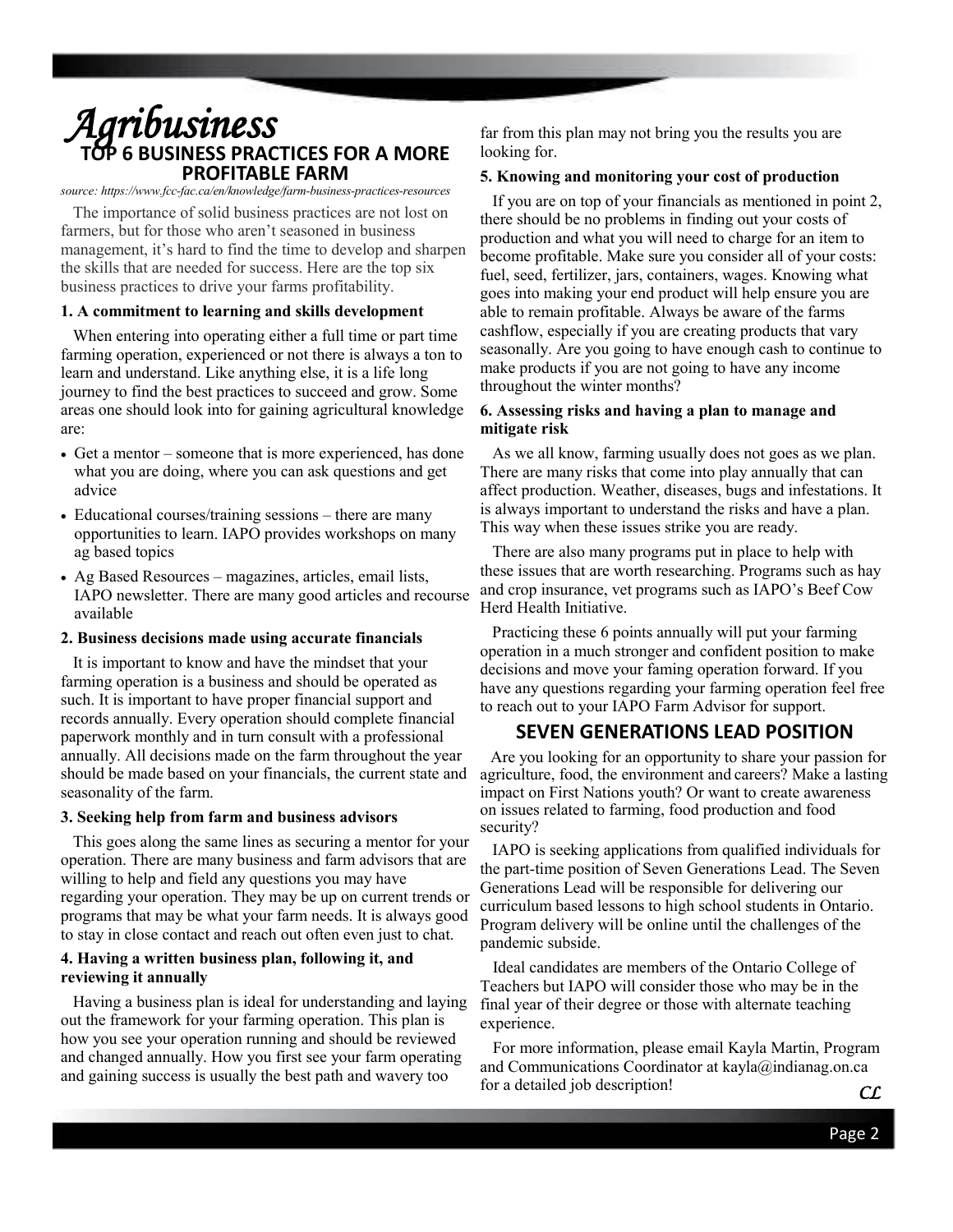## **BEEF MARKET WATCH**  *Market Information*

 *Prices are courtesy of the Beef Farmers of Ontario Weekly Market Information Report for the week ending Thursday February 3, 2022. Changes in this chart reflect the difference in prices from the week of December 6, 2021 to the week of February 1, 2022. Weekly reports provide prices on a per cwt basis for the week but do not include Friday sale results.*

 Cows traded from \$61.38-\$91.04 averaging \$74.46 up \$1.20 from last week and \$13.67 above year ago prices. This is the ninth consecutive week that prices have increased week over week.

 2,621 stocker and feeder cattle sold through auction markets this week which is down 1,490 head from last week and 1,191 fewer than the same week last year. Auction markets reported trade as steady on all weights and classes with quality considered.

 Actual average prices this week saw steers 400-500 lbs. down \$29.81 from last week on average but on light receipts, 500-600 lb. steers were down \$18.24, 600-700 lbs. down \$3.56, 700-800 lbs. down \$8.64. 800-900 lbs. up \$3.59, 900- 1000 lbs. up \$1.52 and steers 1000 lbs. and over averaged \$8.37 above last week's weighted average prices. Steers 500 lbs. and under are trading easier than last year at this time while classes over 500 lbs. are stronger than year ago prices

 Heifers from 400-500 lbs. were up \$16.21, 500-600 lbs. up \$2.26, 600-700 lbs. up \$0.32, 700-800 lbs. down \$9.50, 800- 900 lbs. up \$4.28 and heifers 900 lbs. and over averaged \$16.67 easier than last week on average. Heifers are general-

#### ly stronger than year ago prices with the exception of the 400 -500 weights and 700-800 lb. categories.

| Category             | Price<br><b>Range \$</b> | Ave<br>Price | Top<br>Price | Change  |
|----------------------|--------------------------|--------------|--------------|---------|
| Rail Steers          | 290                      |              |              |         |
| Fed steers           | 166-178                  | 172          | 187          | $+8.7$  |
| Fed heifers          | 158-171                  | 165          | 177          | $+7.8$  |
| Cows                 | 62-91                    | 74           | 133          | $+42$   |
| <b>Bulls</b>         | 87-114                   | 99           | 146          | $+19.3$ |
| Stocker steers       |                          |              |              |         |
| $700 - 799$          | 172-212                  | 196          | 222          | $+6.5$  |
| $600 - 699$          | 180-232                  | 209          | 243          | $+6.1$  |
| $500 - 599$          | 178-235                  | 212          | 256          | $+1.4$  |
| Stocker heif-<br>ers |                          |              |              |         |
| $700 - 799$          | 142-179                  | 162          | 190          | $+2.5$  |
| $600 - 699$          | 154-192                  | 180          | 201          | $+7.8$  |
| $500 - 599$          | 158-199                  | 186          | 218          | $+7.5$  |

#### **All prices are on a hundred pound basis (cwt)**

*BB* 

*Adapted from Market Trends February & March 2022 by Phillip Shaw GFO www.gfo.ca* 

**Corn** Corn futures markets remain inverted and that will likely remain so for the near future. It is simply a reflection of the bullish nature of the corn market where commercials want the corn in hand, and they want it now. Prices are high in historical terms maybe even near the peak, but of course we will know that after the fact.

 The soybean harvest of course is going well in Brazil, and this is significant regarding the second crop of corn which will be planted following the combine harvesters. USDA decreased their corn crop expectations from South America in the February report, but it is still quite early with the corn just being planted. The corn market will depend to some extent on the health of this corn being planted in the ground now.

 Seasonally corn prices tend to peak in early June and bottom in early October. **Soybeans** Soybeans were the market

leader last year before they handed the baton to corn in early winter. However, it's clear as we head toward spring that soybeans need to buy acres from almost anything else whether it is corn, cotton or spring wheat. They are the leader in this sense and must be watched over the next 30 days as we get some indication from the USDA on acreage projections this year.

 Keep in mind that soybeans are benefiting from the soybean oil market. Watching that as well as the rest of weather conditions in South America will be helpful to determine future price direction.

Seasonally, soybean prices tend to

peak in early July and bottom in early October.

**Wheat** The wheat market is stabilizing and really hasn't done a lot over the last eight weeks. Yes, we all know the effect that the Ukraine and Russia have had on the wheat market.

 In Ontario, the winter weather has been fairly mild compared to past Canadian winters. We all know that the crop in the ground is not as many acres as we would like as conditions were so rough last fall. However, \$9.50 wheat and \$10 wheat has been there for the taking this winter. Historically speaking, that's very good and much higher than last year.

CROP MARKET<br> **CROP MARKET CROP (SECULAT CROP TO the CROP TO A CONDENT (SECULAT THE SECULATION IS the case of the second to the second for the second the second that when the where the second to the best as the control of** Coming Events **February 22nd: High Tunnel and Hoop House On Line Workshop -** 7 p.m. **February 23rd: Bee Production On line Workshop -** 7 p.m. **March 2nd: Manoomin/Wild Rice On Line Workshop -** 7 p.m. **March 9th:** Managing Farm Finances On Line Workshop - 7 p.m.

For more information or to register, please email workshops@indianag.on.ca.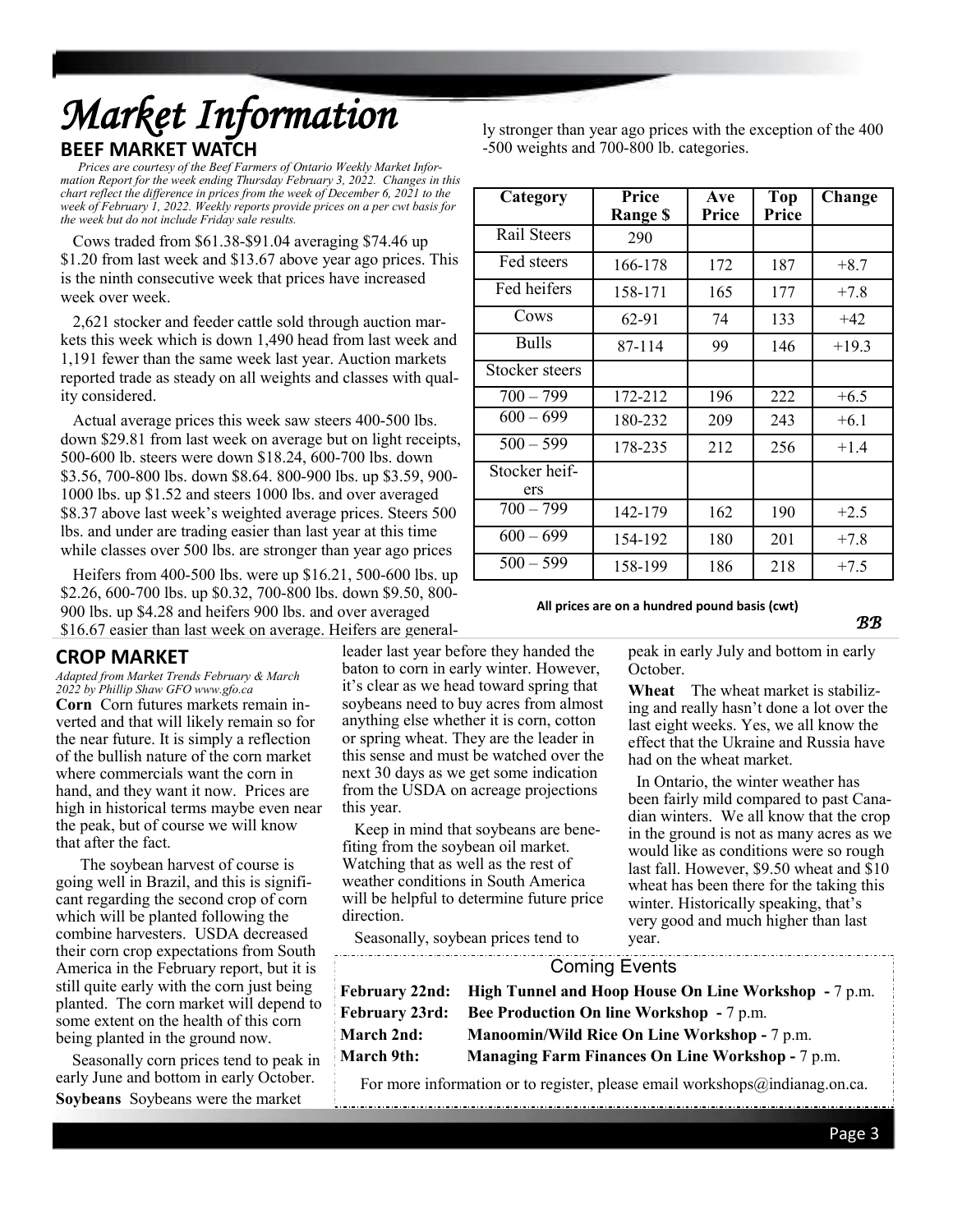## **LAMBING TIME** *Livestock Information*

 Spring is rapidly approaching and with that comes the start of a busy lambing period. The following information may help make the lambing season a bit easier. Are you aware that around 25% of the annual shepherd workload occurs at lambing time?

 Know the lambing due date. Record all contacts between rams and ewes – accidental and planned! The gestation period of sheep is the period of time a pregnant ewe carries her lambs from breeding to delivery. The typical gestation period of a sheep is 147 days, and can range from 138-159 days in most cases. Use a gestation table to calculate probable lambing dates.

 Have enough feed to supply all of your ewes through the last six weeks of pregnancy and through lactation. Have feed on hand for lamb creeps. Work with a qualified nutritionist to evaluate your feeding program.



 Have enough maternity pens and small group pens ready for the number of ewes you have to lamb. Set up pens and panels ahead of time.

 Have a look at the inventory of all the products you need at least a week before the ewes start lambing. Some of these items can be easily accessed when going from pen to pen if they are

*Lamb sling for moving lambs* put in an open utility tool tote that fits over a gate. Lambing time tool kit includes:

- gloves, sleeve length & short OB gloves, lubricant, and a lamb sling. If you've ever carried a cold wet newborn lamb to its pen, these are very handy!
- injectable vitamin A & D, E-Sel, elastrator rings  $\&$  pliers for tail docking & castrating, needles & syringes of varying sizes
- colostrum feeding tube  $&$  large syringe, nipples and bottles, scour solution, powdered colostrum, powdered milk replacer
- alcohol mixed with a little food colouring kept in small squeeze bottle to use on injection sites, ear tagging or lamb navels and iodine kept in a small squeeze bottle for lamb navels
- a notebook & pencil to keep track of mother & lamb ID numbers & other important info, a spray or crayon marker for quick ID of animals that need (closely) watching,
- old towels for drying off lambs. Also, consider having on hand a hair dryer & box (for warming chilled lambs) or heat lamp.
- ear tags  $&$  pliers for your on-farm ID

 Watch for signs of impending lambing. Approximately 10 days before the ewe will lamb, the teats begin to feel firm and full of colostrum. Between then and lambing the lips of the vulva slacken and become slightly swollen. In the last hours before lambing, many ewes will separate from the flock. At this point they should be moved into a lambing pen.

 At birth, the normal presentation of a lamb is spine upwards, forefeet with the head between them pointing toward the cervix. The cervix, itself, is still sealed by a mucous plug. The lamb is surrounded by two fluid-filled sacs, the allantois and the chorion. These first and second waterbags acted as a cushion to prevent injury to the developing fetus. They form part of the placenta. The placenta is attached to the wall of the ewe's uterus and it is the placenta that the developing lamb has received nutrients from the ewe's blood supply. The placenta will be expelled as the afterbirth.<br>Full Term Ewe with Lamb in Normal Presentation



 Follow the 10 minute rule. If you haven't made any progress lambing a ewe after trying for 10 minutes it is very unlikely that things will change after that time, so consider Veterinary assistance.

 After the ewe has completed delivery, the ewe's udder should be checked for milk supply and potential problems, such as mastitis. Lambs should be monitored closely to make sure they nurse. Lambs that have nursed will have a full stomach upon palpation. Lambs that have not nursed should be assisted. Colostrum is the "first milk" that a ewe produces after lambing. Colostrum contains a high level of several nutrients that are important for lamb health and performance. Colostrum also contains a high level of antibodies against a variety of infectious agents.

 It doesn't take bitterly cold weather for wet, newborn lambs to die of hypothermia. Hypothermia is defined as low body temperature. Lambs with hypothermia appear weak, gaunt, and hunched up. It is important to get colostrum in newborn hypothermic lambs to elevate the body temperature. Tube feeding is an effective means of doing this. It may also be necessary to move the lamb to a warmer environment to elevate the body temperature. In fact, if the lamb's temperature is 99 degrees F or less, it should be warmed first. There are several ways to warm a lamb. If the lamb is wet, dry it off and wrap it in a towel. A hair dryer can be used to warm a lamb. The lamb can also be put into a warming box.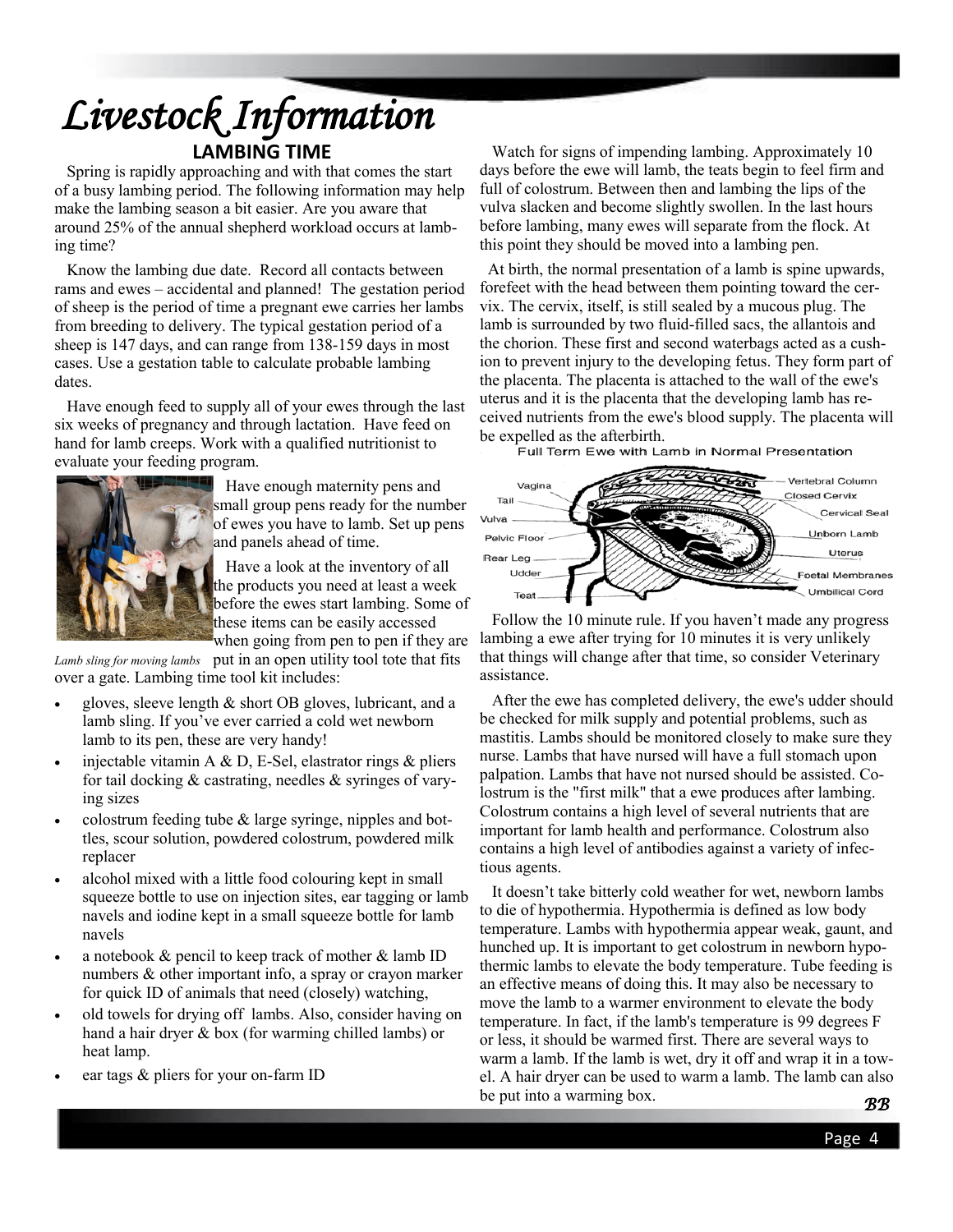## **REDUCING TILLAGE FOR A HEALTHIER FARMING SYSTEM** *Crop Information*

*sources: https://www.sare.org/publications/building-soils-for-better-crops/ minimizing-tillage/ Fred Magdoff, Harold van Es, 2021. https://extension.umn. edu/ soil-management-and-health/tillage-implements-purpose-and-ideal-use# erosion-and-loss-of-organic-matter-1228712 Jodi DeJong-Hughes and Aaron Daigh 2021.*

 In Ontario's agricultural sector, soil erosion, reduced water quality, and loss of biodiversity are all concerns, especially in systems that use conventional tillage. Conventional tillage is a practice that relies on processes such as deep tillage, plowing, cultivation and certain types of discing to bury crop residues. This type of tillage impacts our land by increasing wind and water erosion, creating losses of soil organic matter, biodiversity, soil moisture and soil structure, and increasing labour and fuel costs. However, using conservation tillage practices that reduce soil disturbance can help combat these issues while simultaneously minimizing degradation on agricultural land.

 Conservation tillage is any tillage practice that leaves more than 30% of crop residues on the soil surface. The four main forms of conservation tillage are:

• **Strip tillage:** Soil is tilled in narrow strips where the subsequent seed will be placed, while the soil between the rows is left undisturbed. Fertilizer can also be applied in the seed row during tillage operations to reduce field passes.



*Strip tillage operation. https://farmtario.com/ news/omafra-strip-till-demo-to-highlight-workingunits/*

- **Ridge tillage:** Same concept as strip tillage except strips are raised 3 to 6 inches above the ground in ridges.
- **No-till (zero tillage):** No-till drills and planters are equipped to seed directly into the soil without any prior tillage.
- **Mulch tillage:** Includes any other reduced or minimum tillage system that retains



*tillfarmer.com/articles/9142-no-till-innovationsfrom-the-2019-summer-farm-shows* 

30% or more soil cover. Chisel plows, discs, field cultivators, and rotary tillers are common implements that are used in mulch tillage systems.

 These conservation tillage practices provide numerous benefits to our cropping systems, including:

- Increased levels of soil organic matter and biodiversity
- Greater soil moisture retention and conservation
- Improved soil structure and water infiltration
- Improved air and water quality (due to decreased levels of soil erosion)
- Reduced production costs associated with reduced labour costs and fuel usage (due to fewer tillage passes)

• Lower greenhouse gas emissions (from increased soil organic matter and less fuel usage)

 While reducing tillage has many benefits, not every conservation tillage practice will work for every farm, and some operations may benefit more from one practice over another. Here are few things to consider when choosing a tillage system.

- Land with slopes greater than 3% are more prone to water erosion; therefore, it is important to minimize (or eliminate) tillage depth, intensity, and frequency in these areas.
- The type of tillage implement used, along with the depth, speed, and frequency of tillage operations will determine the impact on the soil.
- If tillage is necessary, consider the timing of your tillage operations. Spring tillage typically increases the likelihood of compaction and soil structural damage due to wet field conditions – especially on clayey soils. Fall tillage reduces soil cover and leaves the soil exposed and susceptible to wind and water erosion over the winter months. Planting a cover crop in the fall can address both spring and fall tillage issues by increasing water infiltration (to dry up the soil) and timeliness of seeding operations in the spring, while reducing or eliminating soil erosion over the winter.
	- When switching from conventional tillage to conservation tillage, keep in mind that a transitional period is often necessary to build the soil and minimize short-term yield impacts. This is especially true when converting from conventional tillage to no-till.

Soils high in clay may require more tillage than other soil types. However, many farmers have found long-term benefits of using strip-till or no-till in clayey soils.

| Tillage practice  | <b>Relative cost</b><br>$(1 =$ lowest to<br>10=highest) | Relative soil impact<br>$(1 =$ lowest to<br>10=highest) |
|-------------------|---------------------------------------------------------|---------------------------------------------------------|
| Moldboard plow    |                                                         |                                                         |
| Disk-rip          |                                                         |                                                         |
| Zone till         |                                                         |                                                         |
| Chisel plow       |                                                         | 8                                                       |
| Strip till        |                                                         |                                                         |
| Ridge till        |                                                         |                                                         |
| Disk-harrow       |                                                         |                                                         |
| Vertical till     |                                                         |                                                         |
| Field cultivation |                                                         |                                                         |
| Tandem disk       |                                                         |                                                         |
| No-till           |                                                         |                                                         |

 *source:[https://extension.umn.edu/soil](https://extension.umn.edu/soil-management-and-health/tillage-implements-purpose-and-ideal-use#cost-and-soil-structure-1228710)-management-and-health/tillage[implements](https://extension.umn.edu/soil-management-and-health/tillage-implements-purpose-and-ideal-use#cost-and-soil-structure-1228710)-purpose-and-ideal-use#cost-and-soil-structure-1228710*

 Whether you are row cropping or vegetable and market gardening, using these reduced tillage techniques can improve both your soil and your overall farming operation. Keep in mind, to achieve the greatest benefits from reduced tillage systems, use crop rotations that increase biodiversity, and try to maintain living roots in the ground for as much of the year as possible. *SC*